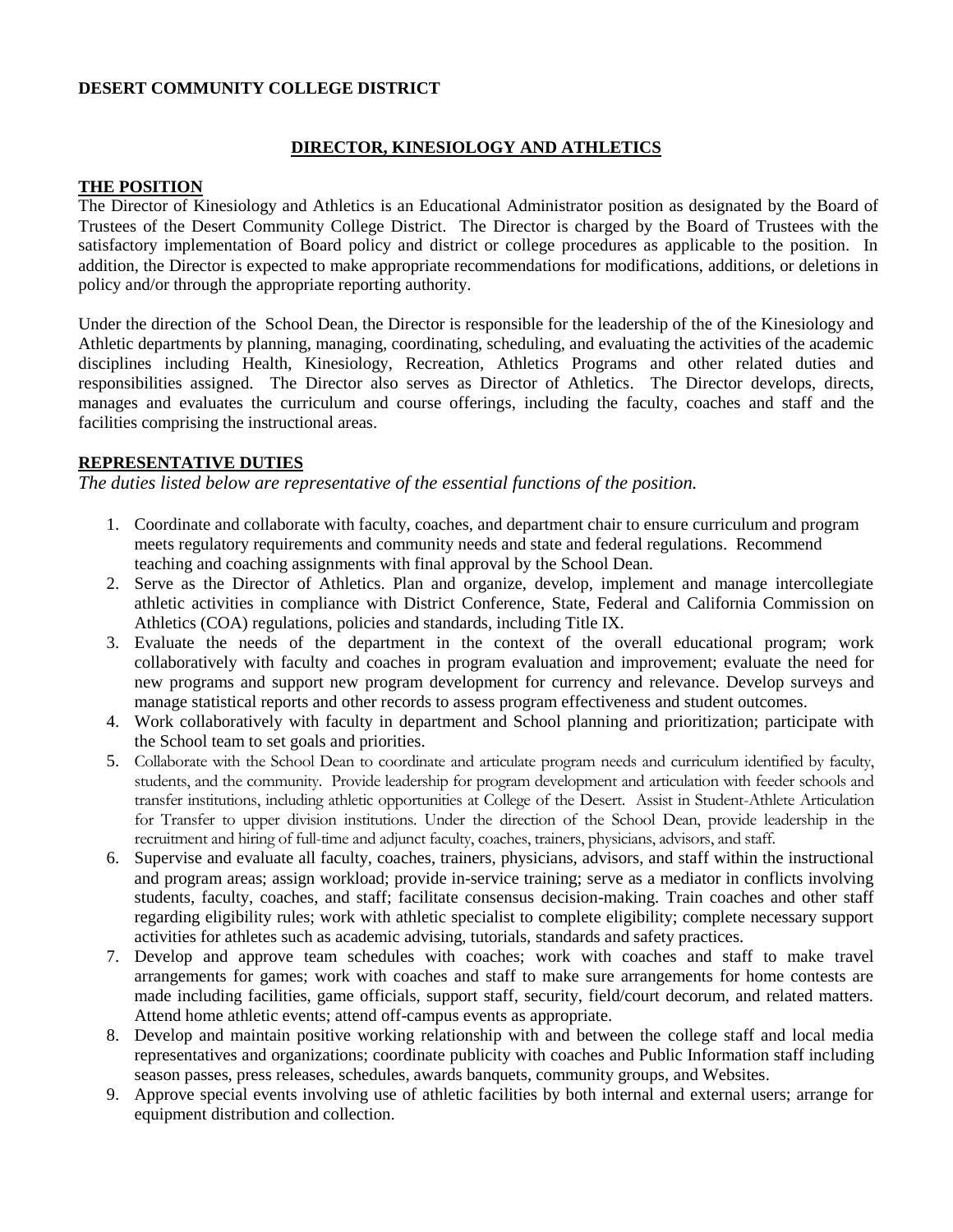### **Director, Kinesiology and Athletics Page 2**

- 10. Oversee all post-conference competition, regional and/or state championships etc.; supervise all tournaments hosted by COD athletics.
- 11. Regularly schedule and chair faculty and staff meetings and special meetings as needed; serve on regular and special committees as assigned by the School Dean; represent the department concerns and needs to the School Dean. Represent the District and attend regional and state meetings.
- 12. Assist the School Dean with preparation of the budget. Administer and monitor approved budgets; prepare and manage contracts for services and equipment, including donations and grants.
- 13. Meet schedules and timelines, organize multiple projects efficiently and effectively, and carry out required project details throughout the year.
- 14. Seek and participate in professional development activities.
- 15. Perform duties and responsibilities as assigned.

# **REQUIRED PROFICIENCIES**

Knowledge, experience and abilities to perform the above listed responsibilities and functions in an efficient, effective, harmonious manner.

## **KNOWLEDGE AND ABILITIES**

The Director must have the ability to exercise honesty, consistency, and sound judgment in the performance of duties; understanding of the mission and student population of California Community Colleges and the Coachella Valley; ability to work in the interests of the college as a whole; ability to work productively in a shared governance setting; strong interpersonal skills to communicate effectively with diverse constituencies within and outside the District; understanding of the intent and application of student learning outcomes; familiarity with requirements for prerequisites and course equivalencies; familiarity with new educational technologies; ability to plan, organize, direct, administer, review, and evaluate programs and services.

The Director must possess knowledge of the California Community College Athletic Association Constitution and Bylaws; knowledge of federal, state, regional, and District laws, regulations, and policies related to the programs; familiarity with the operational aspects of athletic team activities, including facilities, safety, and equipment; knowledge of District and Board Policies and Procedures; knowledge of the mission and student population of California Community Colleges and the Coachella Valley; understand and be sensitive to the diverse backgrounds of community college students; familiarity with new educational technologies; and an ability to work variable hours, including weekends and evenings.

## **MINIMUM QUALIFICATIONS:**

The Desert Community College District has established the following hiring criteria for all educational administrative positions:

Minimum qualifications for service as an Educational Administrator shall be both of the following in accordance with Title 5 section 53420:

- Possession of a master's degree; and
- One year of formal training, internship, or leadership experience reasonably related to the administrator's administrative assignment.

# **LICENSES AND OTHER REQUIREMENTS**

Valid California driver's license and must have an acceptable driving record and current vehicle insurance meeting State of California requirements.

## **WORKING CONDITIONS**

Environment: Office environment. Constant interruptions. Driving a vehicle to conduct work as necessary. Requires some evening and weekend responsibility.

## **EMPLOYMENT STATUS**

Educational Administrator